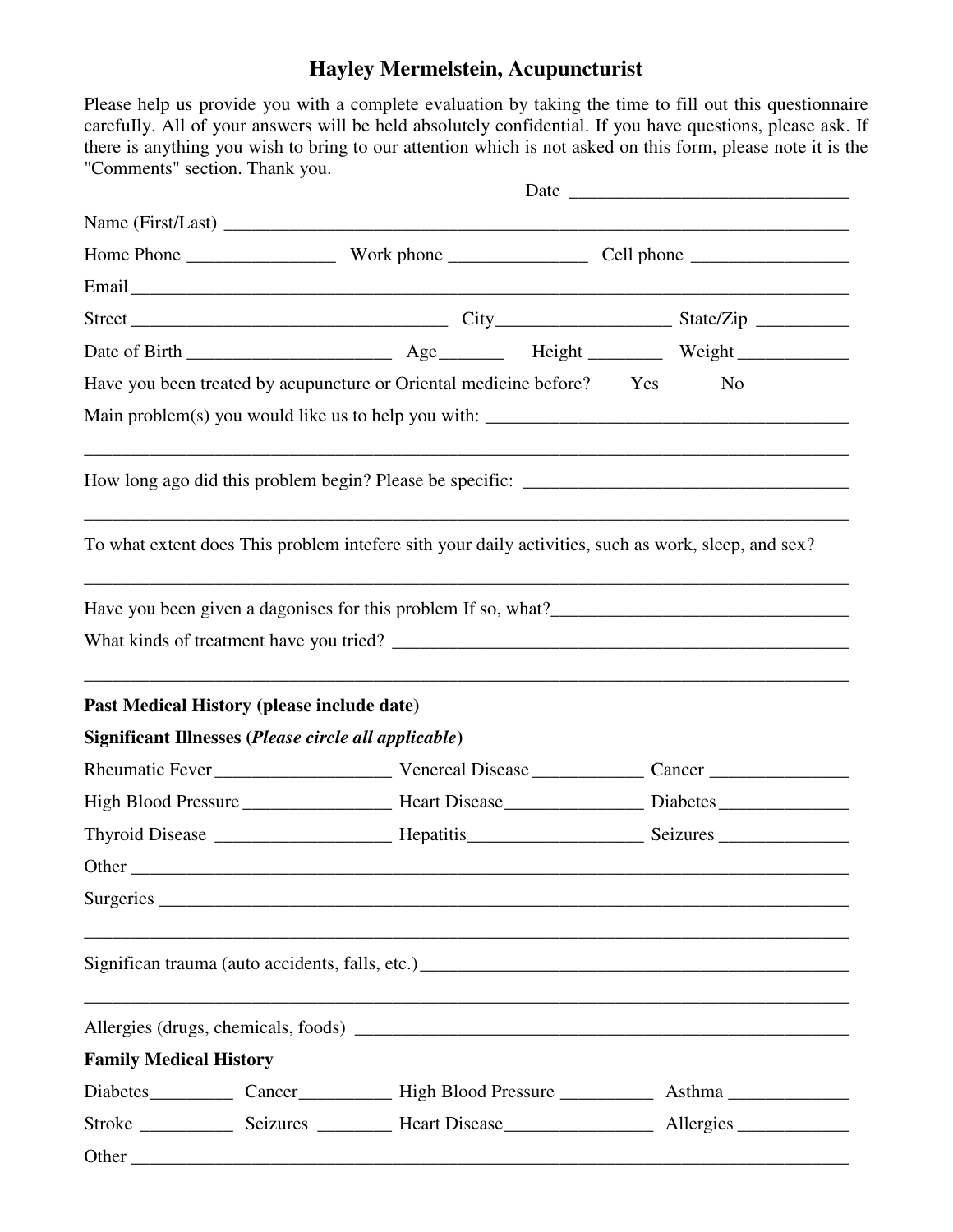Medicines taken within the last two months (vitamins, drugs, herbs, etc.): \_\_\_\_\_\_\_\_\_\_\_\_\_\_\_\_\_\_\_\_\_\_\_\_\_

Occupational stress (chemical, physical, psychological, etc.):\_\_\_\_\_\_\_\_\_\_\_\_\_\_\_\_\_\_\_\_\_\_\_\_\_\_\_\_\_\_\_\_\_

Do you have a regular exercise program? If *yes,* please describe: \_\_\_\_\_\_\_\_\_\_\_\_\_\_\_\_\_\_\_\_\_\_\_\_\_\_\_\_\_\_

Have you ever been on a restricted diet? If yes, what kind?\_\_\_\_\_\_\_\_\_\_\_\_\_\_\_\_\_\_\_\_\_\_\_\_\_\_\_\_\_\_\_\_\_\_\_

#### **Please describe you average daily diet:**

\_\_\_\_\_\_\_\_\_\_\_\_\_\_\_\_\_\_\_\_\_\_\_\_\_\_\_\_\_\_\_\_\_\_\_\_\_\_\_\_\_\_\_\_\_\_\_\_\_\_\_\_\_\_\_\_\_\_\_\_\_\_\_\_\_\_\_\_\_\_\_\_\_\_\_\_\_\_\_\_\_\_

\_\_\_\_\_\_\_\_\_\_\_\_\_\_\_\_\_\_\_\_\_\_\_\_\_\_\_\_\_\_\_\_\_\_\_\_\_\_\_\_\_\_\_\_\_\_\_\_\_\_\_\_\_\_\_\_\_\_\_\_\_\_\_\_\_\_\_\_\_\_\_\_\_\_\_\_\_\_\_\_\_\_

\_\_\_\_\_\_\_\_\_\_\_\_\_\_\_\_\_\_\_\_\_\_\_\_\_\_\_\_\_\_\_\_\_\_\_\_\_\_\_\_\_\_\_\_\_\_\_\_\_\_\_\_\_\_\_\_\_\_\_\_\_\_\_\_\_\_\_\_\_\_\_\_\_\_\_\_\_\_\_\_\_\_

| Morning                                                         | Afternoon | Evening |  |  |  |  |  |
|-----------------------------------------------------------------|-----------|---------|--|--|--|--|--|
|                                                                 |           |         |  |  |  |  |  |
|                                                                 |           |         |  |  |  |  |  |
|                                                                 |           |         |  |  |  |  |  |
| Do you smoke? If yes, how much?                                 |           |         |  |  |  |  |  |
| How much caffeinated coffee, tea or cola do you drink per week? |           |         |  |  |  |  |  |
|                                                                 |           |         |  |  |  |  |  |
| How much water do you drink per day?                            |           |         |  |  |  |  |  |
| How much alcohol do you drink?                                  |           |         |  |  |  |  |  |

Please describe any use of drugs for non-medical purposes: \_\_\_\_\_\_\_\_\_\_\_\_\_\_\_\_\_\_\_\_\_\_\_\_\_\_\_\_\_\_\_\_\_\_

#### **Indicate on the diagram below any painful or distressed areas:**

\_\_\_\_\_\_\_\_\_\_\_\_\_\_\_\_\_\_\_\_\_\_\_\_\_\_\_\_\_\_\_\_\_\_\_\_\_\_\_\_\_\_\_\_\_\_\_\_\_\_\_\_\_\_\_\_\_\_\_\_\_\_\_\_\_\_\_\_\_\_\_\_\_\_\_\_\_\_\_\_\_\_



#### **Please check if you have had (in the last three months):**

### **General**

- 
- $\square$  Sweat easily  $\square$  Chills  $\square$  Night Sweats
- $\Box$  Bleed or bruise easily  $\Box$  Weight loss  $\Box$  Cravings
- 
- $\Box$  Fevers  $\Box$  Poor sleeping  $\Box$  Fatigue
	-
	-
- $\Box$  Peculiar tastes or smells  $\Box$  Strong thirst (hot or cold drinks?)  $\Box$  Change in appetite

- 
- Sudden energy drop (what time of day?) \_\_\_\_\_\_\_\_\_\_\_\_\_\_\_\_\_\_\_\_\_\_\_\_\_\_\_\_ Weight gain
- -

\_\_\_\_\_\_\_\_\_\_\_\_\_\_\_\_\_\_\_\_\_\_\_\_\_\_\_\_\_\_\_\_\_\_\_\_\_\_\_\_\_\_\_\_\_\_\_\_\_\_\_\_\_\_\_\_\_\_\_\_\_\_\_\_\_\_\_\_\_\_\_\_\_\_\_\_\_\_\_\_\_\_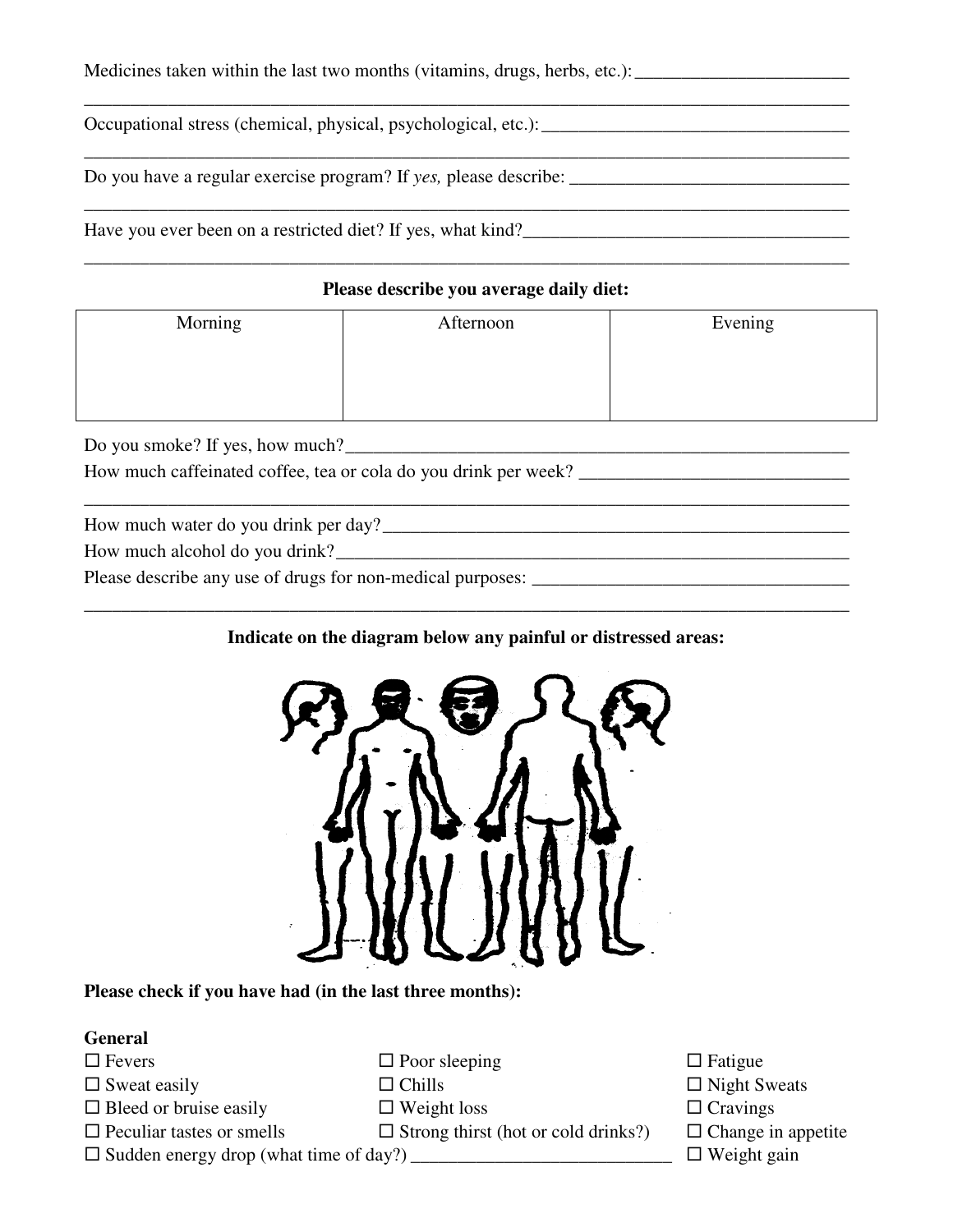| Skin & Hair                                                                              |                                |                                   |  |  |  |  |  |
|------------------------------------------------------------------------------------------|--------------------------------|-----------------------------------|--|--|--|--|--|
| $\Box$ Rashes                                                                            | $\Box$ Ulcerations             | $\Box$ Hives                      |  |  |  |  |  |
| $\Box$ Itching                                                                           | $\Box$ Eczema                  | $\Box$ Pimples                    |  |  |  |  |  |
| $\Box$ Dandruff                                                                          | $\Box$ Loss of hair            | $\Box$ Recent moles               |  |  |  |  |  |
| $\Box$ Change in hair or skin texture?                                                   |                                |                                   |  |  |  |  |  |
| <b>Head Eyes, Ears, Nose, and Throat</b>                                                 |                                |                                   |  |  |  |  |  |
| $\Box$ Dizziness                                                                         | $\Box$ Concussions             | $\Box$ Migraines                  |  |  |  |  |  |
| $\Box$ Glasses                                                                           | $\Box$ Eye strain              | $\Box$ Eye pain                   |  |  |  |  |  |
| $\Box$ Poor vision                                                                       | $\Box$ Night blindness         | $\Box$ Color blindness            |  |  |  |  |  |
| $\Box$ Cataracts                                                                         | $\Box$ Blurry vision           | $\square$ Earaches                |  |  |  |  |  |
| $\Box$ Ringing in ears                                                                   | $\Box$ Poor hearing            | $\Box$ Spots in front of eyes     |  |  |  |  |  |
| $\square$ Sinus problems                                                                 | $\square$ Nose bleeds          | $\Box$ Recurrent sore throats     |  |  |  |  |  |
| $\Box$ Grinding teeth                                                                    | $\Box$ Facial pain             | $\square$ Sores on lips or tongue |  |  |  |  |  |
| $\Box$ Teeth problems                                                                    | $\square$ Jaw clicks           | $\Box$ Headaches (where, when?)   |  |  |  |  |  |
|                                                                                          |                                |                                   |  |  |  |  |  |
| Cardiovascular                                                                           |                                |                                   |  |  |  |  |  |
| $\Box$ High blood pressure                                                               | $\Box$ Low blood Pressure      | $\Box$ Chest pain                 |  |  |  |  |  |
| $\Box$ Irregular heart beat                                                              | $\Box$ Difficulty in breathing | $\Box$ Fainting                   |  |  |  |  |  |
| $\Box$ Cold hands or feet                                                                | $\square$ Swelling of hands    | $\square$ Swelling of feet        |  |  |  |  |  |
| $\Box$ Blood clots                                                                       | $\Box$ Phlebitis               |                                   |  |  |  |  |  |
|                                                                                          |                                |                                   |  |  |  |  |  |
| <b>Respiratory</b>                                                                       |                                |                                   |  |  |  |  |  |
| $\Box$ Cough                                                                             | $\Box$ Coughing blood          | $\Box$ Asthma                     |  |  |  |  |  |
| $\Box$ Bronchitis                                                                        | $\Box$ Pneumonia               | $\Box$ Pain with a deep breath    |  |  |  |  |  |
|                                                                                          |                                |                                   |  |  |  |  |  |
| $\Box$ Difficulty in breathing when lying down? $\Box$ Production of phlegm, What color? |                                |                                   |  |  |  |  |  |
| <b>Gastrointestinal</b>                                                                  |                                |                                   |  |  |  |  |  |
| $\Box$ Nausea                                                                            | $\Box$ Vomiting                | $\Box$ Diarrhea                   |  |  |  |  |  |
| $\Box$ Constipation                                                                      | $\Box$ Gas                     | $\Box$ Belching                   |  |  |  |  |  |
| $\Box$ Black stools                                                                      | $\Box$ Blood in Stools         | $\Box$ Indigestion                |  |  |  |  |  |
| $\Box$ Bad breath                                                                        | $\Box$ Rectal pain             | $\Box$ Hemorrhoids                |  |  |  |  |  |
| $\Box$ Abdominal pain or cramps                                                          | $\Box$ Chronic laxative use    |                                   |  |  |  |  |  |
|                                                                                          |                                |                                   |  |  |  |  |  |
| <b>Genito-Urinary</b>                                                                    |                                |                                   |  |  |  |  |  |
| $\Box$ Pain upon urination                                                               | $\Box$ Frequent urination      | $\Box$ Blood in urine             |  |  |  |  |  |
| $\Box$ Urgency to urinate                                                                | $\Box$ Unable to hold urine    | $\Box$ Kidney stones              |  |  |  |  |  |
| $\square$ Decrease in flow                                                               | $\Box$ Impotency               | $\Box$ Sores on genitals          |  |  |  |  |  |
|                                                                                          |                                |                                   |  |  |  |  |  |
| □ Any other problems with your genital or urinary system?<br><sub>→</sub>                |                                |                                   |  |  |  |  |  |